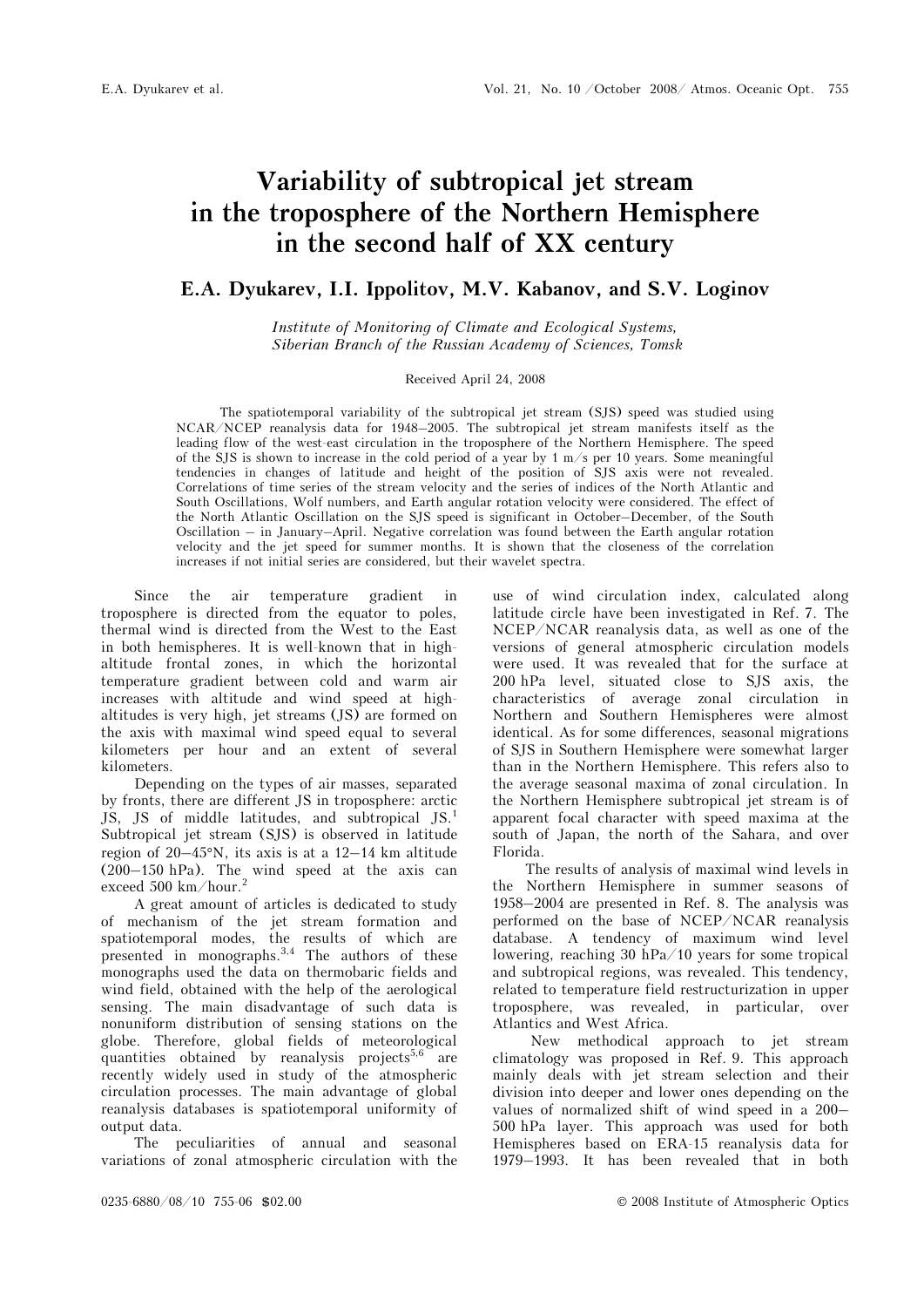Hemispheres annual JS cycle has a form of a smooth transition from a quasi-circular structure in summer to a helical one in winter. The difference of JS in both Hemispheres manifests itself by recurrence and meridian position of helical structures.

In Ref. 10 daily data of NCEP/NCAR reanalysis for 1948–2003 were used for the study of stream modes and low-frequency oscillations of the average zonal flow over Northern Hemisphere in winter. Deviations from average zonal values of zonal and meridian components of wind speed were analyzed. Intermonth oscillations of zonal flow with periods of 172 and 72 days were revealed. These periods were connected with the change of JS position and intensity.

In this paper, the spatiotemporal variation of subtropical jet stream characteristics for the period of 1948–2005 is considered and some connections are revealed between speed at JS axis with North Atlantic Ocean (NAO) and South Ocean (SOI) oscillations, solar activity oscillations, which are characterized by Wolf numbers (W), as well as with the Earth rotation angular velocity  $(\Omega)$ .

As the initial data, we used:

 $-$  NCEP/NCAR reanalysis databases for 1948– 2005 (17 isobaric surfaces from 1000 to 10 hPa on a grid with  $2.5 \times 2.5^{\circ}$  step by latitude and longitude) (http://www.cdc.noaa.qov/PublicData);

– data on nutation and Earth rotation speed change (http://hpiers.obspm.fr/eop-pc/ index.html); – NAO, SOI geographical indices (http://

www.cqd.ucar.edu/cas/jhurrell/indices.html); – Wolf numbers (ftp://ftp.nqdc.noaa.qov).

#### Spatial-temporal characteristics of SJS

Figure 1 presents distributions in the meridian plane of zonal component of wind speed, averaged over time and latitude circles at different atmospheric levels from 1000 to 10 hPa for January and July, as well as their linear trends for 1948–2005.

A 30 m/sec isotach is considered as a border separating the jet streams. Midlatitude jet streams, observed at 40–60°N at 300 hPa level are not revealed at such scales of averaging. This is connected with high mobility of midlatitude JS and, consequently, their low repetition at a certain latitude. However, according to reanalysis data, these jet streams can be definitely distinguished in the analysis of a certain season and year.

As is seen in Fig. 1, averaged vertical position of SJS axis for many years corresponds to 200 hPa level. Average position of the stream in January is over 30°N and in July over 45°N. Averaged speed of stream axis is 35 m/sec in January and 16 m/sec in July. This dynamics is connected with seasonal transformation of the atmosphere thermobaric field.



Fig. 1. Zonal component of wind speed averaged over time and latitude  $(m/sec)$  ( $a$  – January,  $b$  – July) and its trend  $(m/sec)$ for 10 years) for 1948–2005 ( $c$  – January,  $d$  – July).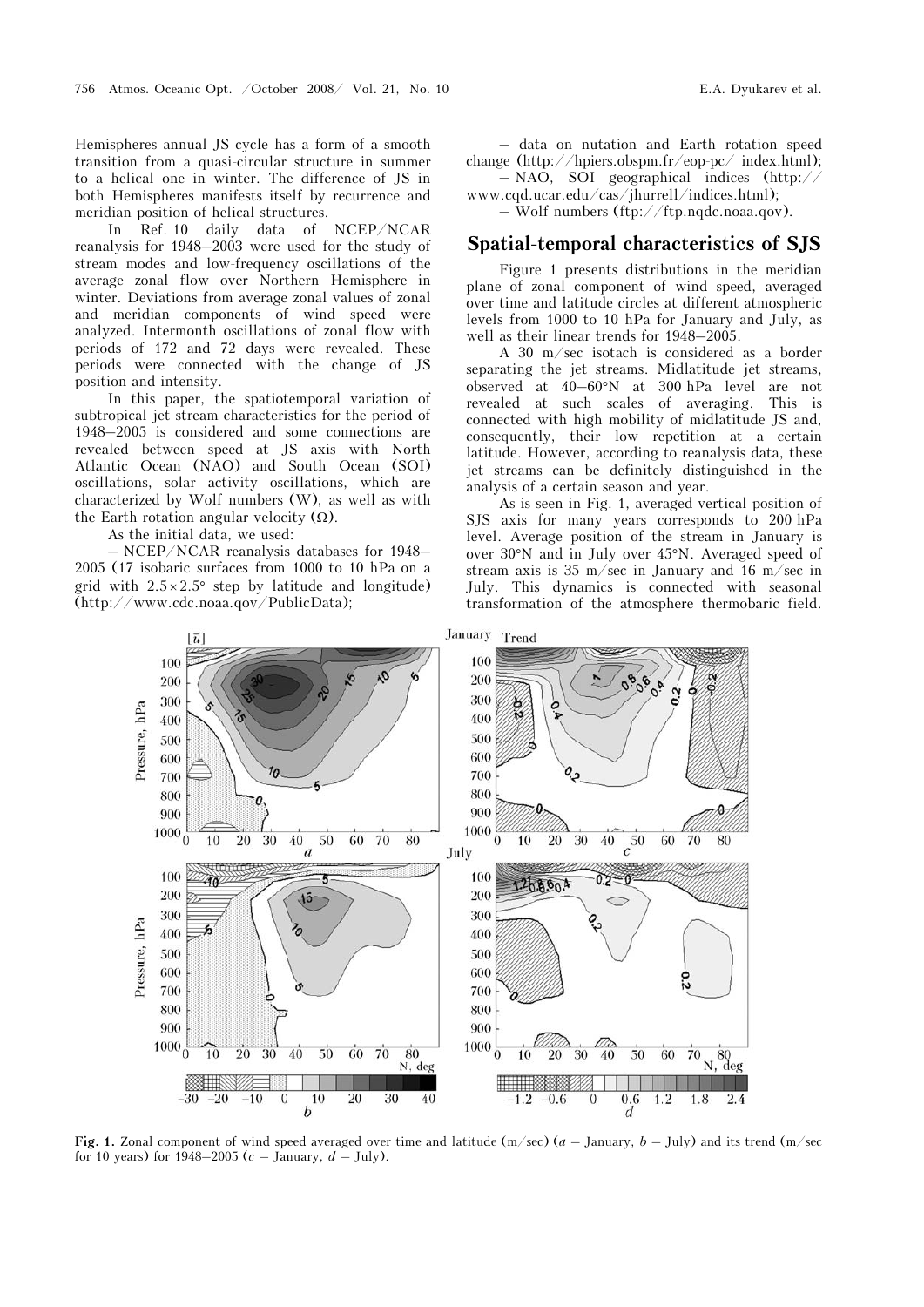

Fig. 2. Distribution of time-averaged zonal component of wind speed  $(m/sec)$  along latitude circles at 200 hPa surface (*a* is for January, b is for July) and the corresponding trends ( $m/sec$  for 10 years) (c is for January, d is for July).

Temperature gradient "equator–pole" has its maximum in cold season, decreasing in summer due to continent heating.

Distribution of wind speed trends indicates a general tendency of west transport intensification, which is the highest in winter period. The wind speed on SJS axis increases by 1 m/sec for 10 years in January and by 0.4 m/sec for 10 years in July. At the same time, circulation at 10–200 hPa level, i.e., in the lower troposphere, significantly varies in January. In summer period, the tendency of West wind attenuation both as equatorial jet stream and winter cyclonic polar vortex attenuates. In summer the tendency of East wind attenuation is observed only in equatorial atmosphere between 200 and 100 hPa, while the east circulation intensifies in moderate and polar latitudes.

Distribution of time averaged wind component  $\bar{u}$  along latitude circles on a 200 hPa surface and distribution of the corresponding trends are shown in Fig. 2. The pattern of spatial distribution of  $\bar{u}$ corresponds to the pattern obtained in Refs. 7 and 9.

 In winter time the maximal speed of west wind in the Eastern Hemisphere at an 200 hPa level is observed in 25–30°N over the Arabian peninsula (with the speed up to 55 m/sec) and in north-west part of Pacific Ocean (the speed up to  $75 \text{ m/sec}$ ). Jet stream attenuates in eastern part of Pacific Ocean (down to 26 m/sec) moving toward the south (22°N). In the Western Hemisphere, the maximal speed on the axis of jet stream is achieved at northeast of the Atlantic Ocean, i.e., Sargasso Sea (up to 46 m/sec). Above the east coast of Atlantic Ocean, the wind speed decreases down to 22 m/sec and on the maps of average many-year wind the jet stream bifurcates. The southern part of the stream goes at 15°N and the northern one at 50°N.

In summer months the speed of zonal transport decreases and the axis of jet stream moves toward the North to 40–45°N. In July, the maximal wind zone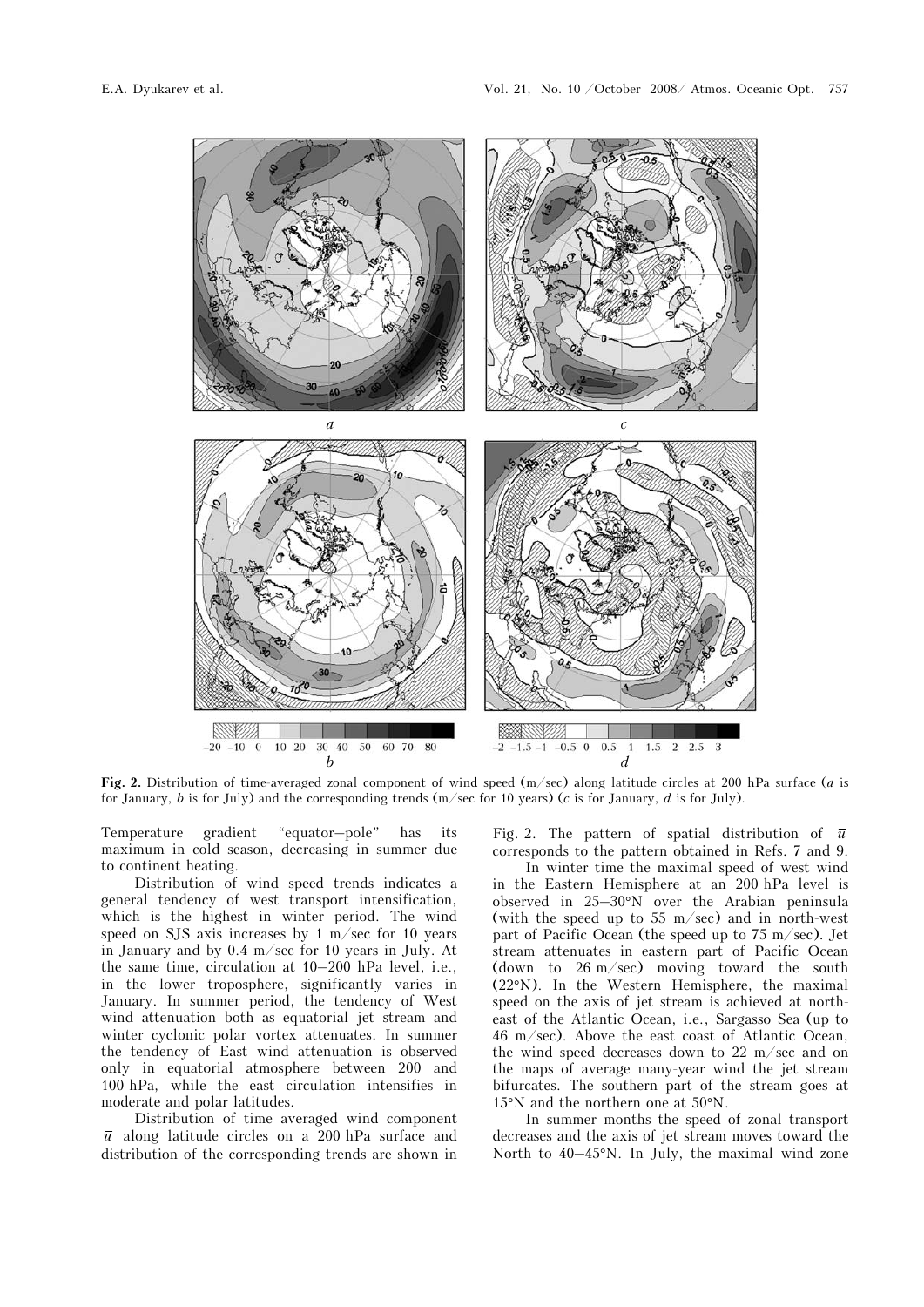(speed up to 26–32 m/sec) moves from Mediterranean Sea through Caspian Sea and Kazakhstan to Gobi desert (China).

The zone of eastern winds exists in equatorial latitudes during the whole year. In January the eastern transport is observed in Eastern Hemisphere up to 10°N. The wind speed in the equator region does not exceed 15 m/sec. The eastern transport intensifies in July covering latitudes to 30°N. In July, eastern winds over Arabian Sea achieve  $25 \text{ m/sec}$ .

Distribution of wind speed trends in Fig. 2c, d indicates that the wind intensifies in the areas of its maximal values and a tendency of movement of these areas toward the east is observed.

### Correlation analysis of time series

For further consideration, time series of zonalaveraged wind speed component on horizontal axis of jet stream at 200 hPa level were formed. Averaging was performed both for latitude circle and latitude segments, corresponding to European  $(0-60)$ °E), Siberian (60–120°E), Far East (120–180°E), Pacific (120–180°W), American (60–120°W) and Atlantic (0–60°W) sectors. Further, lateral correlation of the series, obtained by this method, of wind speed  $([u])$ , time indices of North-Atlantic oscillation, South oscillation, Wolf numbers, and angular rotational velocity of Earth were calculated.

The results of correlation analysis for wind speed zonal component [u] averaged over latitude circle on the jet stream axis are presented in Table for each month and for a year on the whole. Correlation coefficient values statistically important with a 90% confidence probability were revealed.

Table. Correlation coefficients between series of longitude-averaged wind speed on JS axis (200 hPa) and series of geophysical indices

| Month          | NAO     | SOI     | W       | Ω       |
|----------------|---------|---------|---------|---------|
| 1              | 0.11    | 0.3     | 0.25    | $-0.01$ |
| $\overline{2}$ | $-0.1$  | 0.49    | 0.03    | $-0.03$ |
| 3              | $-0.1$  | 0.41    | 0.15    | $-0.09$ |
| 4              | $-0.08$ | 0.38    | $-0.01$ | $-0.16$ |
| 5              | $-0.05$ | $-0.03$ | $-0.09$ | 0.07    |
| 6              | $-0.15$ | 0.04    | 0.2     | $-0.31$ |
| 7              | 0.12    | 0.17    | $-0.03$ | $-0.3$  |
| 8              | 0.11    | 0.08    | $-0.1$  | $-0.45$ |
| 9              | 0.42    | $-0.26$ | 0.07    | $-0.2$  |
| 10             | 0.42    | $-0.16$ | $-0.15$ | 0.01    |
| 11             | 0.3     | 0.12    | 0.05    | 0.07    |
| 12             | 0.05    | 0.00    | $-0.23$ | $-0.05$ |
| Year           | $-0.09$ | 0.17    | $-0.08$ | $-0.24$ |

It is seen that significant positive (though not very close) relation of averaged zonal component of wind on the jet stream axis with NAO indices exists in the period from September to November. This relation also exists in October–January period in the European sector. Southern oscillation is significantly connected with [u] from January to April; therewith, the closeness of the relation significantly increases (up to 0.62) in the Pacific sector.

Figure 3a shows the connection of variations of zonal component of the wind speed on the jet stream axis  $\delta u = (u - \overline{u})/\sigma_u$  ( $\sigma_u$  is the standard deviation) with values of NAO indices for the succession of January months in 1948–2005 in the European sector. Figure 3b shows the similar relation for pairs of values of δu and SOI indices for January months in 1948–2005 in Pacific sector.



Fig. 3. The relation between monthly averaged values of wind speed zonal component and monthly averaged values of geophysical indices. January:  $a)$   $\delta u$  – NAO, European sector; b)  $\delta u$  – SOI, Pacific sector.

It follows from Fig. 3a that a prolonged NAO phase is connected with wind speed increase on SJS axis in European sector in cold season. As it is  $known, <sup>11</sup>$  in this case a deepening of the Iceland minimum, and intensification of the Azores maximum take place, as well as trajectories of cyclone shift towards the North of Europe, being the cause of mild winters in this region. In the negative NAO phase, the speed of wind on SJS axis decreases, the Iceland minimum is filled, the Azores maximum attenuates, cyclone trajectories acquire a zonal character, and European winters become more severe.

In the Pacific sector in cold period, the speed of wind on JS axis increases in positive phase of SOI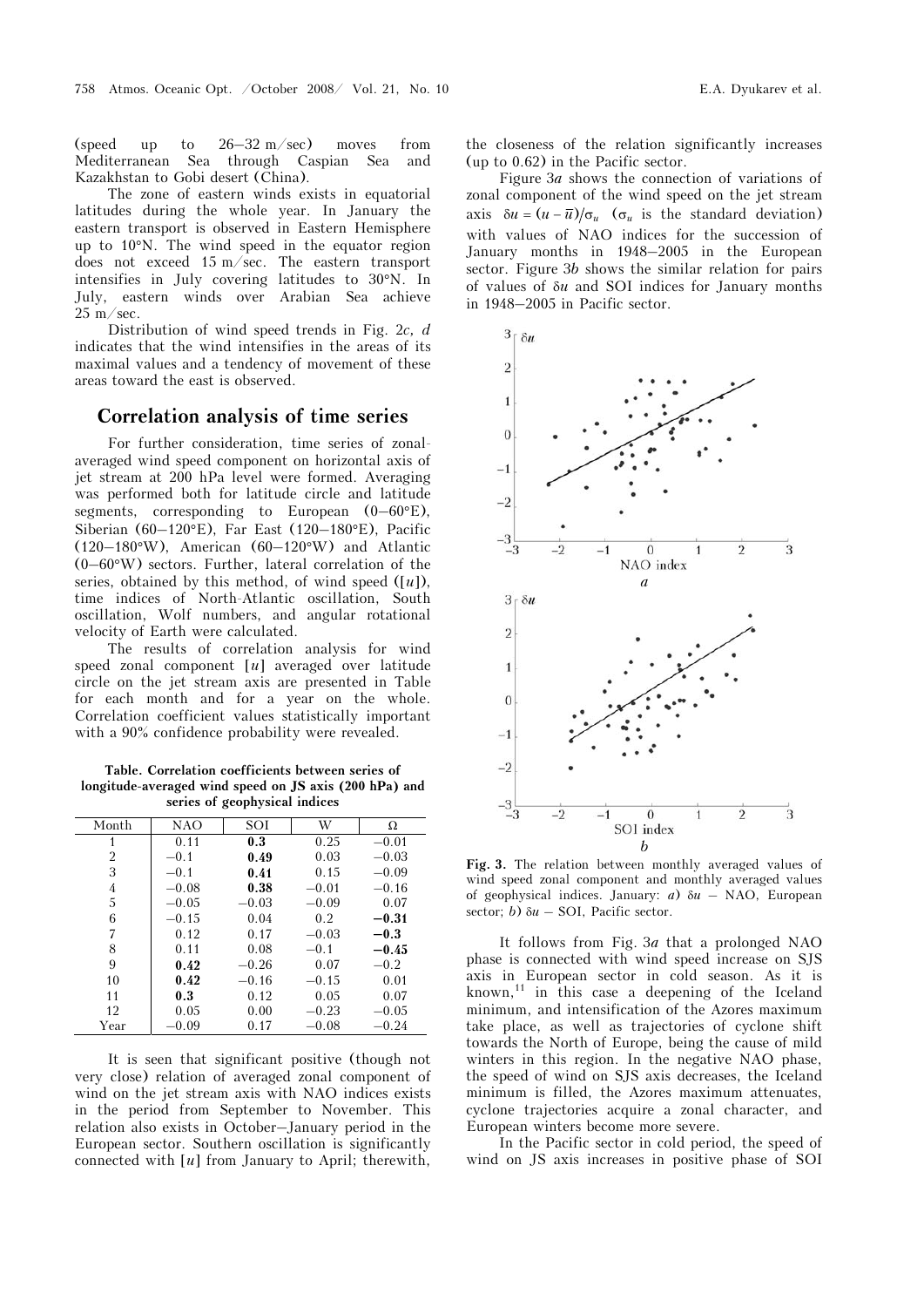index (Fig. 3b) and decreases in the negative phase. It is well-known that these phases correspond to El-Nino and La-Nino phenomena, during which the surface temperature of the eastern part of Pacific Ocean increases (El-Nino) and decreases (La-Nino) by approximately  $2-5$ °C relative to the climatic standard.

The corresponding increase or decrease of air temperature over ocean surface intensifies or attenuates "equator–pole" thermal gradient, causing changes of wind speed on SJS axis shown in Fig. 3b. The similar dependence of the indices of circulation along the latitude circle was revealed in Ref. 12. Table shows the absence of correlation of wind speed on SJS axis with Wolf numbers, which characterize the variation of the solar activity.

As for the connection between SJS speed and angular velocity of the Earth rotation, it shows a significant anticorrelation during June–August, i.e., in the period, when the position of the stream is shifted to higher latitudes. Disturbing influence of irregularity of the Earth rotation on the atmospheric circulation is discussed in Ref. 13, where the change in the Earth rotation velocity causes a change in atmosphere rotation velocity and, consequently, a redistribution of air masses among polar and tropical latitudes. With the increase of the Earth rotation velocity the pressure decreases in moderate and polar latitudes and increases in subtropical maximum. An opposite pattern is typical for the Earth rotation velocity decrease. Additional inter-latitude barometric gradient is equal to 6.7 hPa [13] due to many-year quasiperiodical changes of Earth rotation angular velocity.

For comparison, the values of baric surface pressure gradient, obtained by a standard midlatitude model of the Northern Hemisphere can be presented.<sup>14</sup> According to this model, pressure difference between 30 and 60°N is 7 hPa in December–January and 4 hPa in June–July. These estimates show that in summer period thermal-conditioned "equator–pole" pressure gradient attenuates, thus simplifying the appearance of additional pressure gradient in SJS speed, for example, conditioned by the Earth rotation velocity variations. Variation directivity of additional gradient provides for the anticorrelation of  $[u]$ and  $Ω$ .

## Correlation analysis of wavelet-spectra

It is known<sup>15</sup> that actual climatic series in some frequency bands have oscillations, which can be regarded as nearly harmonic either all along the series or along individual time intervals. The frequency ranges, in which these oscillations occur, can be found by the Fourier transform. However, wavelet transform method is much more efficient in this case, because it allows one to follow the oscillation evolution along the whole time axis.

We used this method for analysis of lowfrequency oscillations in the series of wind speed on SJS axis, geophysical indices, and finding statistical relations between these oscillations. The analysis procedure was the following: time series of wind speed on the SJS axis, NAO and SOI indices, Wolf numbers, and angular velocity of the Earth rotation for 1948–2005 underwent the wavelet transform with the use of a high quality parent Morlet wavelet.<sup>16</sup>

 Using the obtained matrices of wavelet transformation coefficients, we calculated the coherence matrices, which reflect temporal dynamics of connection between oscillations in wind speed series and oscillations in other index series. Scaleaveraged values of the coherence coefficients, i.e., average values of coefficients throughout the time series, were calculated on the basis of these matrices.<sup>17</sup> The integration was conducted in narrow regions, centered at oscillation scales of 5, 7, 11, 15, 22, and 30 years. We chose these scales, because they are often used in spectral analysis of different climatic series.<sup>17</sup> The wavelet-spectrum of zonalaveraged wind speed on SJS axis indicates the presence of oscillations throughout 5–30 year scale. The most stable are quasi-decennial and 20–25-year scale oscillations. On the whole, the spectrum indicates non-stationary character of oscillation processes

Coherence matrices, which characterize the relations between the oscillations in Wolf numbers and zonal averaged wind speed on SJS axis series for January  $(a)$  and July  $(b)$  are presented in Fig. 4.



Fig. 4. Matrices of coherence coefficients between oscillations of one and the same scale in Wolf numbers and zonal averaged wind speed on JS axis series for January  $(a)$ and July (b).